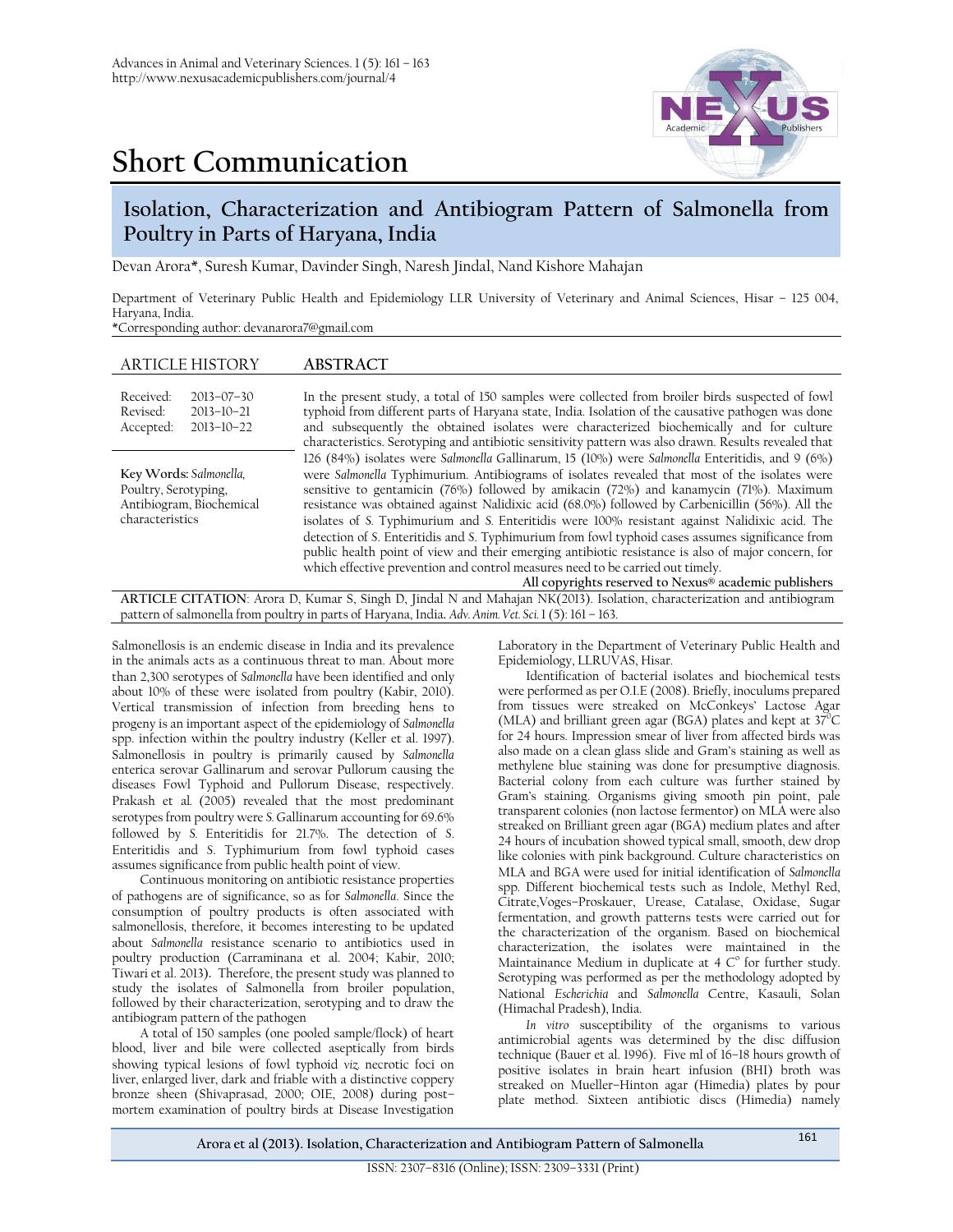amikacin (30 mcg), ampicillin (10 mcg), ampicillin–salbactum (10 mcg), Co–Trimazole (25 mcg), ciprofloxacin (5mcg), chloramphenicol (30 mcg), cephotaxime (30 mcg), ceftriaxone (10 mcg), enrofloxacin (5 mcg), carbenicillin (100 mcg), nalidixic acid (30 mcg), norfloxacin (10 mcg), spectinomycin (100 mcg), tetracycline (30 mcg), sulphafurazole (300 mcg), kanomycin (30 mcg), and gentamicin (10 mcg). Plates were incubated at 37°C for 24 hours. Results were recorded using antibiotic zone scale and interpreted as sensitive, intermediate and resistant based on values given in zone size interpretative chart (Himedia, India).

Table 1: Relative occurrence of different serotypes of *Salmonella* from poultry

| Serotypes      | No.<br>isolated | Relative<br>Occurrence<br>$\gamma_{0}$ | Antigenic<br>structure |
|----------------|-----------------|----------------------------------------|------------------------|
| S. Gallinarum  | 126             | 84                                     | $9,12:-:-$             |
| S. Enteritidis | 15              | 10                                     | $9,12$ :g,m:-          |
| S. Typhimurium | Q               | 6                                      | 4,12:1:1,2             |
| Total          | 50              |                                        |                        |

Impression smears of affected liver when stained with methylene blue revealed small bacterial rods under oil emersion which was confirmed by isolation. Isolation was done mainly from heart blood, liver and bile. On the basis of cultural and biochemical characteristics *Salmonella* was isolated from all the suspected tissues for fowl typhoid. From bile, 100% isolation was recorded followed by heart blood. *Salmonella* was also isolated from the ova of a dead parent bird.

Serotyping of 150 positive cultures of *Salmonella* isolates was carried out in Central Research Institute, Kasauli which revealed that 126 isolates were *S.* Gallinarum, 15 were *S.*  Enteritidis and the remaining 9 were *S.* Typhimurium.

Table 2: *In–vitro* chemotherapeutic drug sensitivity (%) of *Salmonella* spp. isolated from different tissues.

| Drug            | Sensitive<br>(%) | Intermediate<br>Sensitivity<br>(%) | Resistant<br>(%) |
|-----------------|------------------|------------------------------------|------------------|
| Amikacin        | 72               | 10                                 | 18               |
| Ampicillin      | 67               | 15                                 | 18               |
| Cefoperazone    | 60               | 21                                 | 19               |
| Co-Trimoxazole  | 69               | 14                                 | 17               |
| Ciprofloxacin   | 20               | 63                                 | 17               |
| Chloramphenicol | 71               | 19                                 | 10 <sup>°</sup>  |
| Enrofloxacin    | 66               | 20                                 | 14               |
| Carbenicillin   | 20               | 24                                 | 56               |
| Cephotaxime     | 15               | 65                                 | 20               |
| Ceftriaxone     | 17               | 62                                 | 21               |
| Nalidixic Acid  | 12               | 20                                 | 68               |
| Norfloxacin     | 28               | 20                                 | 52               |
| Tetracycline    | 21               | 64                                 | 15               |
| Sulphafurazole  | 68               | 18                                 | 14               |
| Kanomycin       | 71               | 15                                 | 14               |
| Gentamycin      | 76               | 10                                 | 14               |
| Amoxy-Clav      | 69               | 13                                 | 18               |
| Streptomycin    | 70               | 18                                 | 12               |
| Amp-Salb        | 66               | 21                                 | 13               |

The antibiogram pattern (Table 2) of the 150 isolates revealed that most of the isolates were sensitive to gentamicin (76%) followed by amikacin (72%), kanamycin (71%) and



chloramphenicol (71%) which was more or less in accordance with the findings of Park et al. (1995), Oh et al. (2000) and Selvaraj et al. (2010)*.* Intermediate sensitivity was found towards cefotaxime (65%), tetracycline (64%), ciprofloxacin (63%) and ceftriaxone (62%). All the isolates of *S.* Typhimurium and *S.* Enteritidis were 100% resistant against nalidixic acid that was also observed in the studies of Kumar et al. (2011).

Above all, maximum resistance was obtained against nalidixic acid (68.0%) followed by Carbenicillin (56%) which was also observed in studies of Lee et al. (2007). A study by Taddele et al. (2012) also showed the high prevalence of nalidixic acid resistance among *Salmonella* isolates. In the present study, all the isolates were resistant to more than one antimicrobials used, indicating the prevalence of multiple drug resistance which substantiates the findings of earlier workers (Shivhare et al. 2000; Shah et al. 2001; Bhattacharya et al. 2001; Carraminana et al. 2004; Siemon et al. 2007). The high rates of resistance found in this study can be explained by the widespread of use of antibiotics agents given to poultry as prophylaxis, growth promoters or treatment assumed that isolates which are resistant to two or more antibiotics have originated from high–risk sources of contamination like commercial poultry farms, where antibiotics are commonly used (Hatha and Lakshmanaperumalsamy, 1995).

The isolation and biochemical results were in accordance with the Bergey's Manual of Determinative Bacteriology (Holt et al. 1994) as well as with the findings of Lee et al. (2003). Some variability in the biochemical characteristics as reported by Shah et al. (2001) was observed in these isolates too. The present study also revealed that the prevalence of *Salmonella*  Gallinarum was maximum followed by *S.* Enteritidis and *S.*  Typhimurium. *S*. Gallinarum, the causative agent of fowl typhoid, is the most prevalent host–adapted *Salmonella* strain of poultry in India (Gupta et al. 1999). Prakash et al. (2005) also revealed that serovars of *S.* Gallinarum were maximum followed by *S.* Enteritidis. The detection of *S*. Enteritidis and *S*. Typhimurium from fowl typhoid cases assumes significance from public health point of view. Similar findings were reported by Rahman et al. (2002) and Prakash et al. (2005).

In recent years, antibiotic resistance in *Salmonella* has assumed alarming proportions worldwide (Kabir, 2010; Tiwari et al. 2013). The more prudent use of antibiotics by farmers, veterinarians, and physicians suggests the appearance of substantial multi resistance in foodborne *Salmonella* isolates (Carraminana et al. 2004). The antibiogram pattern of the isolates revealed that most of the isolates were sensitive to gentamicin, followed by amikacin and chloramphenicol which was more or less in accordance with the findings of Park et al. (1995) and Oh et al. (2000) and maximum resistance was obtained against nalidixic acid, followed by Carbenicillin which was also observed in studies of Lee et al. (2007). It is generally assumed that isolates which are resistant to two or more antibiotics have originated from high–risk sources of contamination like commercial poultry farms, where antibiotics are commonly used (Hatha and Lakshmanaperumalsamy, 1995).

Therefore, the present study concluded that *S.* Gallinarum was most prevalent serovar of salmonella in the region. Majority of isolates were resistant to nalidixic acid and carbencillin, while most sensitive antibiotics were gentamicin, amikacin and kanamycin. Necessary corrective measures need to be adapted for prevention and control of Salmonella and its emerging antibiotic resistance in poultry

**Arora et al (2013). Isolation, Characterization and Antibiogram Pattern of Salmonella** <sup>162</sup>